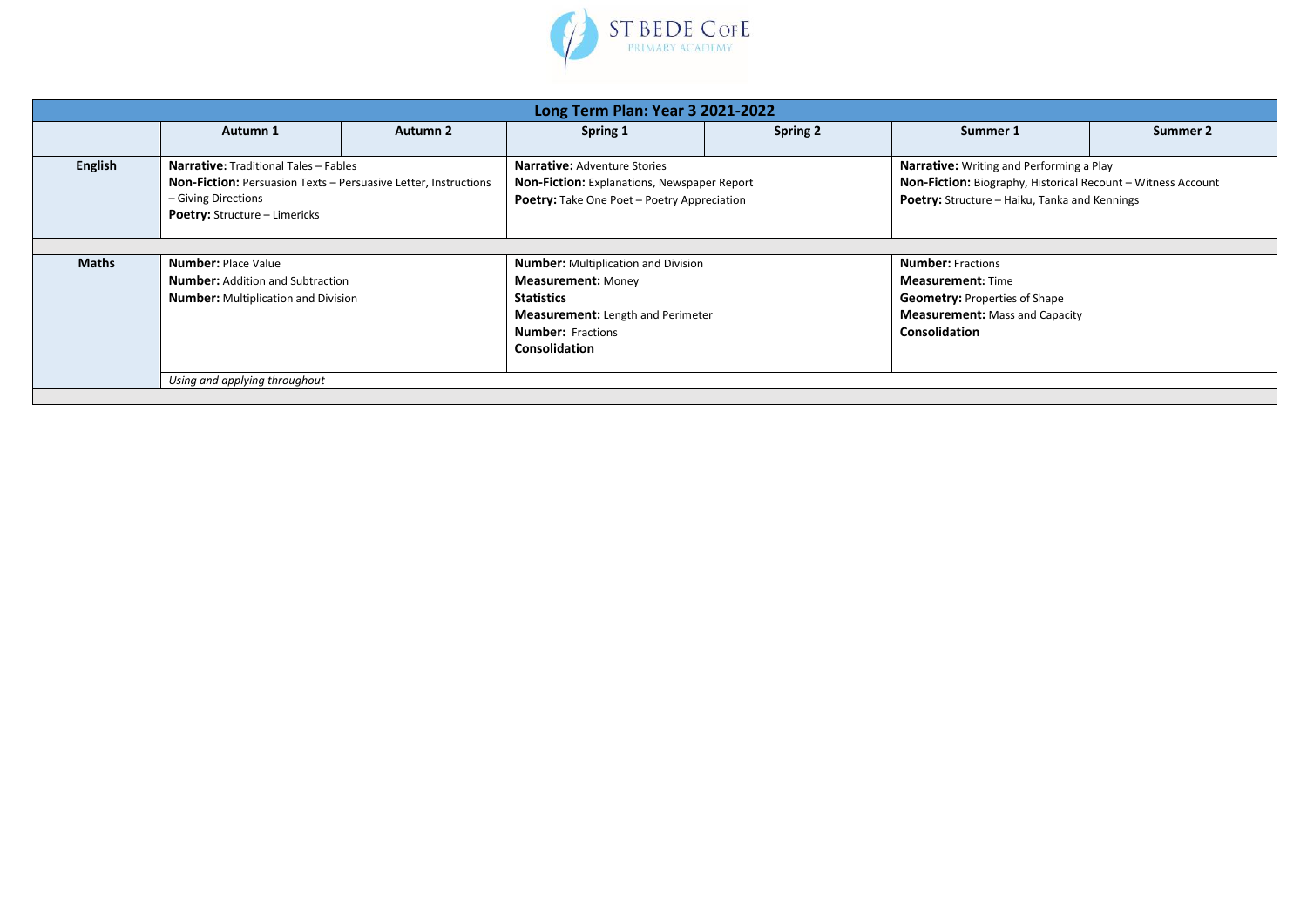

| <b>Science</b> | Light                                                                                                                                                                                                                                                                                                                                                                                                                                                                                                                                                                                                                                                                              | <b>Forces and Magnets</b>                                                                                                                                                                                                                                                                                                                                                                                                                                                                                                                                                                                                    | <b>Plants</b>                                                                                                                                                                                                                                                                                                                                                                                                                                                                                                 | <b>Animals including humans</b>                                                                                                                                                                                                                                                                            | <b>Rocks</b>                                                                                                                                                                                                                                                                                                                                                                                                                                                                                                                                                                                                                                                                                                                  | <b>Recall and retrieve</b> |  |  |
|----------------|------------------------------------------------------------------------------------------------------------------------------------------------------------------------------------------------------------------------------------------------------------------------------------------------------------------------------------------------------------------------------------------------------------------------------------------------------------------------------------------------------------------------------------------------------------------------------------------------------------------------------------------------------------------------------------|------------------------------------------------------------------------------------------------------------------------------------------------------------------------------------------------------------------------------------------------------------------------------------------------------------------------------------------------------------------------------------------------------------------------------------------------------------------------------------------------------------------------------------------------------------------------------------------------------------------------------|---------------------------------------------------------------------------------------------------------------------------------------------------------------------------------------------------------------------------------------------------------------------------------------------------------------------------------------------------------------------------------------------------------------------------------------------------------------------------------------------------------------|------------------------------------------------------------------------------------------------------------------------------------------------------------------------------------------------------------------------------------------------------------------------------------------------------------|-------------------------------------------------------------------------------------------------------------------------------------------------------------------------------------------------------------------------------------------------------------------------------------------------------------------------------------------------------------------------------------------------------------------------------------------------------------------------------------------------------------------------------------------------------------------------------------------------------------------------------------------------------------------------------------------------------------------------------|----------------------------|--|--|
|                | I know how to recognise that<br>we need light in order to see<br>things and that dark is the<br>absence of light<br>I know that light is reflected<br>from surfaces<br>I know that light from the sun<br>can be dangerous and that<br>there are ways to protect their<br>eyes.<br>I know that shadows are formed<br>when the light from a light<br>source is blocked by a solid<br>object.<br>I know how to find patterns in<br>the way that the size of<br>shadows change.                                                                                                                                                                                                        | To know how things move<br>on different surfaces.<br>To know that some forces<br>need contact between two<br>objects, but magnetic forces<br>can act at a distance.<br>To know how magnets<br>attract or repel each other<br>and attract some materials<br>and not others.<br>To know how to compare<br>and group together a variety<br>of everyday materials on the<br>basis of whether they are<br>attracted to a magnet, and<br>identify some magnetic<br>materials.<br>To know magnets have two<br>poles.<br>To know whether two<br>magnets will attract or repel<br>each other, depending on<br>which poles are facing. | To know and describe the<br>functions of different parts of<br>flowering plants: roots,<br>stem/trunk, leaves and flowers.<br>To know the requirements of<br>plants for life and growth (air,<br>light, water, nutrients from<br>soil, and room to grow) and how<br>they vary from plant to plant.<br>To know how water is transported<br>within plants.<br>To know that the part that flowers<br>play in the life cycle of flowering<br>plants, including pollination, seed<br>formation and seed dispersal. | To know that humans and some<br>other animals have skeletons and<br>muscles for support, protection<br>and movement.<br>To know that animals, including<br>humans, need the right types and<br>amount of nutrition, and that they<br>cannot make their own food; they<br>get nutrition from what they eat. | To know and compare different<br>kinds of rocks on the basis of their<br>appearance<br>To know the properties and the<br>difference between igneous,<br>sedimentary and metamorphic<br>rocks.<br>To know the following properties of<br>rocks: hard or soft, permeable or<br>impermeable, durable and<br>density.<br>To know the difference between<br>bones and fossils.<br>To know the fossilisation process.<br>To know the three layers of soil-<br>top soil, sub soil and bedrock.<br>To know the 4 main processes<br>involved in soil formation<br>additions, losses, translocations<br>and transformations<br>To know that compost is organic<br>matter that has been decomposed<br>so that it is a natural fertiliser |                            |  |  |
|                | <b>Working Scientifically throughout</b><br>Ask relevant questions.<br>Set up simple practical enquiries including fair tests.<br>Make careful observations and, where appropriate, taking measurements using standard<br>units, using a range of equipment.<br>Record findings using simple scientific language, drawings, labelled diagrams, keys, bar<br>charts, and tables.<br>Report on findings from enquiries, including oral and written explanations, displays or<br>presentations of results and conclusions.<br>Identify differences and similarities related to simple scientific ideas and processes.<br>Use straightforward scientific evidence to answer questions. |                                                                                                                                                                                                                                                                                                                                                                                                                                                                                                                                                                                                                              |                                                                                                                                                                                                                                                                                                                                                                                                                                                                                                               |                                                                                                                                                                                                                                                                                                            |                                                                                                                                                                                                                                                                                                                                                                                                                                                                                                                                                                                                                                                                                                                               |                            |  |  |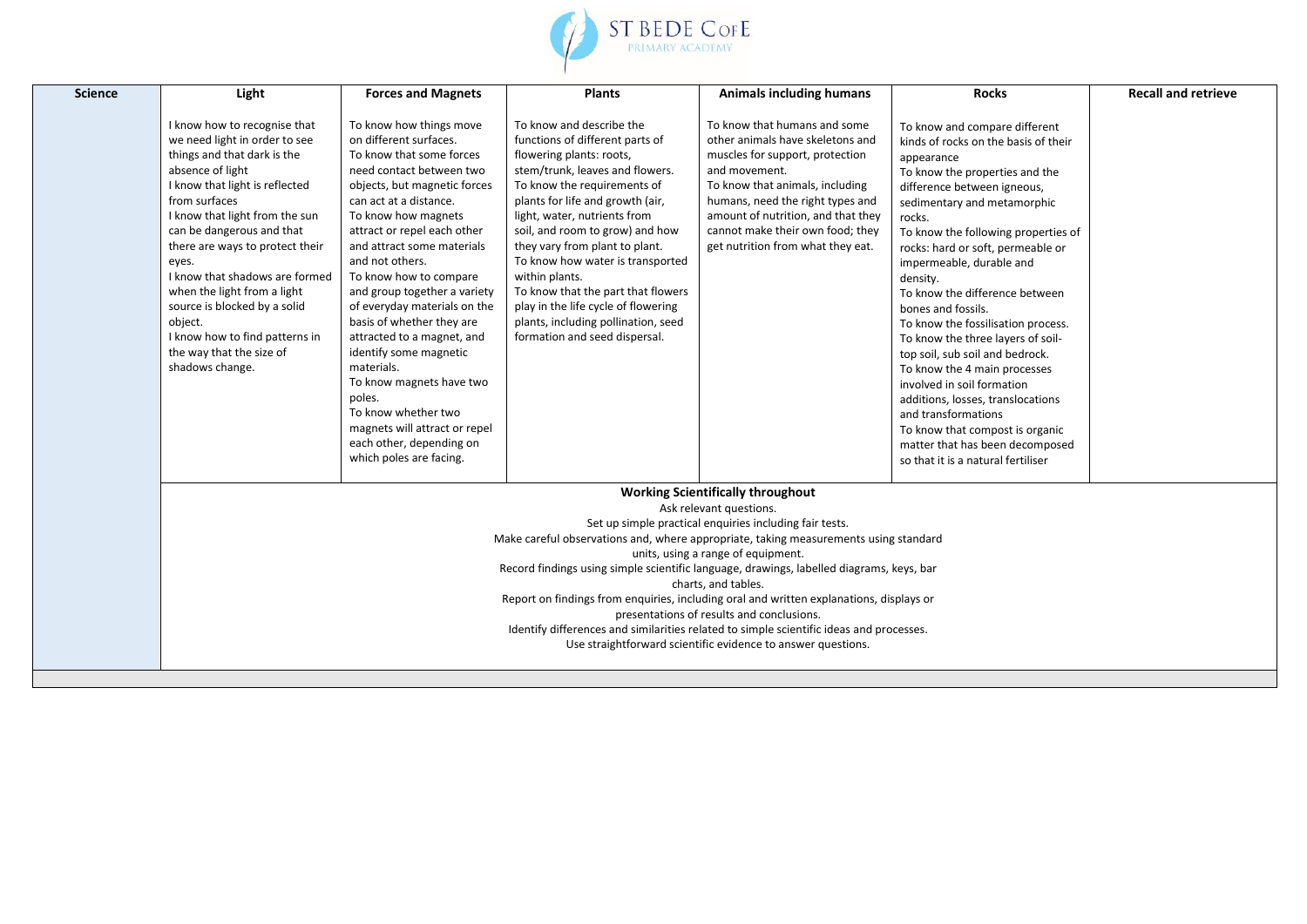

| Computing      | <b>Information technology</b>                                                                                                                                                                                                                                                                                                                                                                                                                                                                                                                                                                                                                                                                                                                                                                                                                                                                                                                                                                                                                                                                                              | <b>Digital Creativity</b>                                                                   | E-Safety                                                                                                                                                                                                                                                                                                                                                                                                                                                                                                                                                                                                                                                                                                                                                                                                                                   | <b>Computer Science</b>                                                                                                          | <b>Digital Literacy</b>                                                                                                                                                                                                                                                                                                                                                                                                                                                                                                                                                                                                                                                                                             | <b>Data Handling</b>                                   |  |
|----------------|----------------------------------------------------------------------------------------------------------------------------------------------------------------------------------------------------------------------------------------------------------------------------------------------------------------------------------------------------------------------------------------------------------------------------------------------------------------------------------------------------------------------------------------------------------------------------------------------------------------------------------------------------------------------------------------------------------------------------------------------------------------------------------------------------------------------------------------------------------------------------------------------------------------------------------------------------------------------------------------------------------------------------------------------------------------------------------------------------------------------------|---------------------------------------------------------------------------------------------|--------------------------------------------------------------------------------------------------------------------------------------------------------------------------------------------------------------------------------------------------------------------------------------------------------------------------------------------------------------------------------------------------------------------------------------------------------------------------------------------------------------------------------------------------------------------------------------------------------------------------------------------------------------------------------------------------------------------------------------------------------------------------------------------------------------------------------------------|----------------------------------------------------------------------------------------------------------------------------------|---------------------------------------------------------------------------------------------------------------------------------------------------------------------------------------------------------------------------------------------------------------------------------------------------------------------------------------------------------------------------------------------------------------------------------------------------------------------------------------------------------------------------------------------------------------------------------------------------------------------------------------------------------------------------------------------------------------------|--------------------------------------------------------|--|
|                | Individual log-ins. How are they<br>different?<br>Computer networks.                                                                                                                                                                                                                                                                                                                                                                                                                                                                                                                                                                                                                                                                                                                                                                                                                                                                                                                                                                                                                                                       | Using advanced features of<br>2Paint a Picture to create<br>images.<br>Vehicles<br>Cave Art | Online Safety day activities as<br>appropriate.<br>Strong Passwords.<br><b>Online Netiquette</b><br>Netsmartz                                                                                                                                                                                                                                                                                                                                                                                                                                                                                                                                                                                                                                                                                                                              | Creating algorithms to achieve a<br>specific goal.<br>Testing algorithms and<br>identifying bugs. Fixing bugs and<br>re-testing. | Adding a border and inserting an<br>image into a word document.<br>Choosing suitable font, size etc                                                                                                                                                                                                                                                                                                                                                                                                                                                                                                                                                                                                                 | What is a database?<br>Creating a year group database. |  |
|                |                                                                                                                                                                                                                                                                                                                                                                                                                                                                                                                                                                                                                                                                                                                                                                                                                                                                                                                                                                                                                                                                                                                            |                                                                                             |                                                                                                                                                                                                                                                                                                                                                                                                                                                                                                                                                                                                                                                                                                                                                                                                                                            |                                                                                                                                  |                                                                                                                                                                                                                                                                                                                                                                                                                                                                                                                                                                                                                                                                                                                     |                                                        |  |
| <b>History</b> | <b>Stone Age</b><br>To know that prehistoric mean a time before written history.<br>To know the Stone Age is divided into 3 main era: Palaeolithic,<br>Neanderthal, and Mesolithic.<br>To know the Palaeolithic era started around 3,000,000 BC and<br>early humans used simple stone tools with sharp edges. They<br>shaped the flint stones with a technique called knapping. Also<br>discovered fire.<br>To know that cave painting depict hunting and daily life.<br>To know the Mesolithic era started around 10,000 BC. Humans<br>were hunter-gatherers and constantly on the move in order to<br>stay safe and warm.<br>To know that hunter-gatherers used weapons like spear and bow<br>and arrow to hunt for animals like mammoth, birds and fish.<br>To know the Neolithic era was around 4500-2400 BC. Farming<br>developed and villages were built.<br>To know the village of Skara Brae is built in Orkney. The people<br>are beginning to farm their own food and build homes instead of<br>travelling from place to place.<br>To know that people in the Stone Age began to domesticate<br>dogs and horses. |                                                                                             | <b>Ancient Egypt</b><br>To know Ancient Egypt was a successful civilisation because they were<br>able to adapt living near the River Nile.<br>To know major cities were situated around the River Nile.<br>To know River Nile provided Ancient Egypt with fertile land to grow<br>food, mud to make bricks and transportation.<br>To know the different parts of an Ancient Egyptian house.<br>To know the pyramids in Ancient Egypt were built for<br>To know the different roles in the social pyramid (pharaoh like<br>Tutankhamun, vizier, crafts people, farmers, slaves)<br>To know that mummification is a process of preparing the body for after<br>life and the use of relating objects like canopic jar<br>To know Ancient Egyptians wrote in hieroglyphics.<br>To know Ancient Egyptians believed in many gods (Horus, Anubis) |                                                                                                                                  | <b>Ancient Romans</b><br>To know the <b>Celts</b> lived in Britain around the time of the Roman<br>invasion.<br>To know that Roman Army invaded Britain 3 times to get the natural<br>resources and land. (Julius Caesar in BC55 and BC 54 unsuccessful,<br><b>Claudius</b> in AD 43 successful)<br>To know the Roman army was very well organised and well equipped<br>with weapons and shields.<br>To know that Celts were rebelling against the Roman Empire taking over<br>(Boudicca).<br>To know that Romans build Hadrian Wall to protect Britain from the<br>Picts and other rebellious tribes.<br>To know that romans designed famous buildings that still remain today<br>like Roman Bath or Amphitheatre. |                                                        |  |
|                |                                                                                                                                                                                                                                                                                                                                                                                                                                                                                                                                                                                                                                                                                                                                                                                                                                                                                                                                                                                                                                                                                                                            |                                                                                             |                                                                                                                                                                                                                                                                                                                                                                                                                                                                                                                                                                                                                                                                                                                                                                                                                                            |                                                                                                                                  |                                                                                                                                                                                                                                                                                                                                                                                                                                                                                                                                                                                                                                                                                                                     |                                                        |  |
| Geography      | <b>Mapping it Out</b><br>Use map of the UK and UK cities.<br>Use world map to locate European countries. Significant<br>latitudes and longitudes (Equator, Tropics of Cancer and<br>Capricorn)                                                                                                                                                                                                                                                                                                                                                                                                                                                                                                                                                                                                                                                                                                                                                                                                                                                                                                                             |                                                                                             | <b>Travel Agents</b><br>Use famous latitudes and longitudes to describe European countries'<br>positions. Famous physical and human characteristics of European<br>countries. Plan a travel brochure.                                                                                                                                                                                                                                                                                                                                                                                                                                                                                                                                                                                                                                      |                                                                                                                                  | <b>Ground Force</b><br>Layers of the earth and moving tectonic plates. Earthquakes<br>Volcanoes                                                                                                                                                                                                                                                                                                                                                                                                                                                                                                                                                                                                                     |                                                        |  |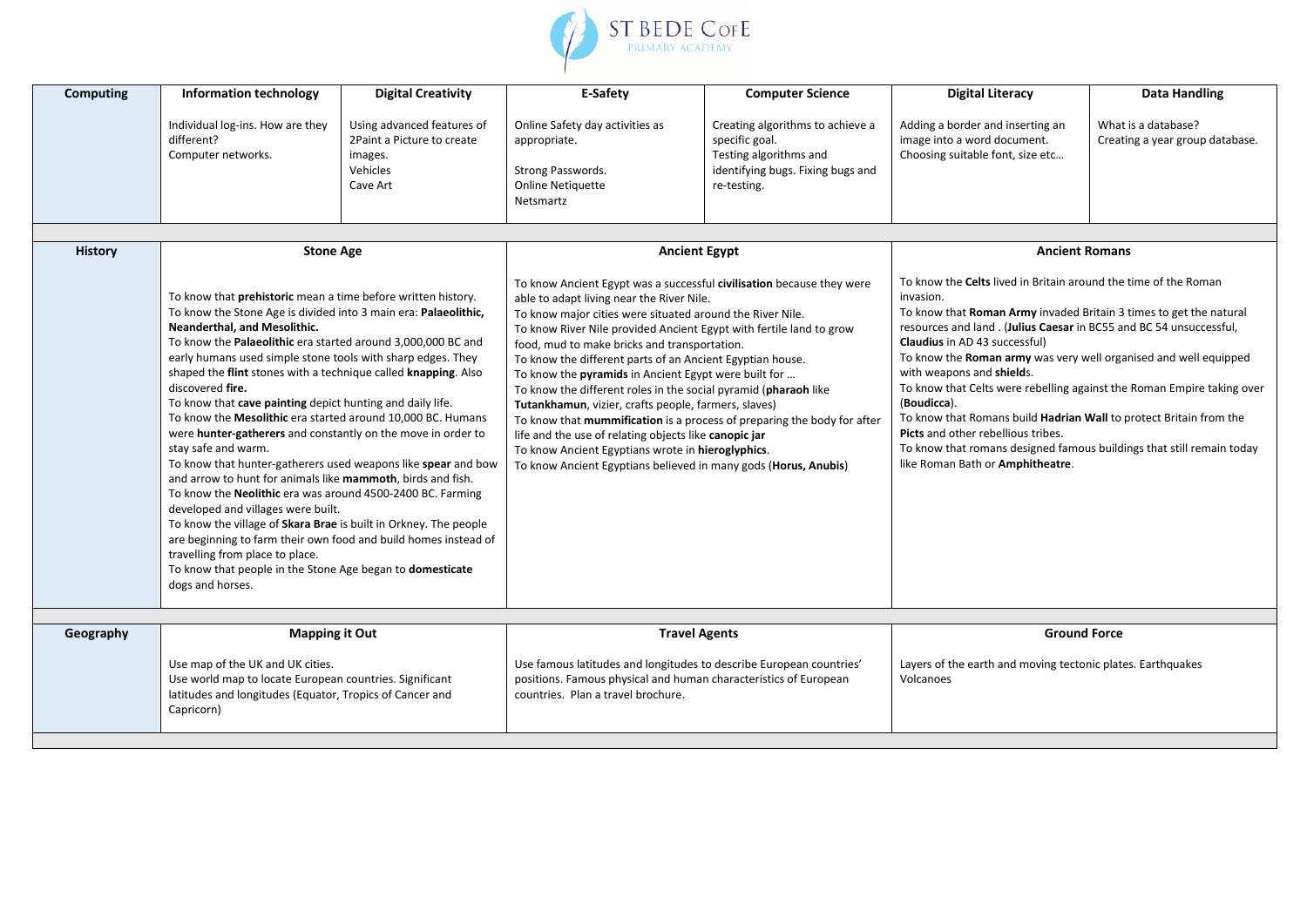

| Art       | <b>Drawing</b>                                                                                                                                                                                                   | Collage                                                                                                                   | <b>Painting</b>                                                                                                                                                                                                                                                                                                                                                                                                                                                                                                                                                                                                                                                                                                                                                                                                                                                                                                                                                                                                                                                                        | Printing                                                                                                                                                          | Sculpture                                                                                                                                                                                                                                                                                                                                                                                                         | <b>Textiles</b>                                                            |
|-----------|------------------------------------------------------------------------------------------------------------------------------------------------------------------------------------------------------------------|---------------------------------------------------------------------------------------------------------------------------|----------------------------------------------------------------------------------------------------------------------------------------------------------------------------------------------------------------------------------------------------------------------------------------------------------------------------------------------------------------------------------------------------------------------------------------------------------------------------------------------------------------------------------------------------------------------------------------------------------------------------------------------------------------------------------------------------------------------------------------------------------------------------------------------------------------------------------------------------------------------------------------------------------------------------------------------------------------------------------------------------------------------------------------------------------------------------------------|-------------------------------------------------------------------------------------------------------------------------------------------------------------------|-------------------------------------------------------------------------------------------------------------------------------------------------------------------------------------------------------------------------------------------------------------------------------------------------------------------------------------------------------------------------------------------------------------------|----------------------------------------------------------------------------|
|           | Jim Dine                                                                                                                                                                                                         | Jean Michel Basquait                                                                                                      | Romerro Britto                                                                                                                                                                                                                                                                                                                                                                                                                                                                                                                                                                                                                                                                                                                                                                                                                                                                                                                                                                                                                                                                         | <b>Henri Matisse</b>                                                                                                                                              | <b>Richard Sweeney</b>                                                                                                                                                                                                                                                                                                                                                                                            | Jen Southern                                                               |
|           | Create drawings using texture<br>and tone.<br>Use charcoal to draw.                                                                                                                                              | Explore drawings with added<br>collage.<br>Create our own collage<br>adding effects with different<br>collage techniques. | Develop an understanding of<br>cubism in art.<br>Create a painting in the style of<br>Romerro Britto.                                                                                                                                                                                                                                                                                                                                                                                                                                                                                                                                                                                                                                                                                                                                                                                                                                                                                                                                                                                  | Explore different block printing<br>styles. Such as random, repeat,<br>half drop and full drop.<br>Create our own piece of art using<br>block printing materials. | Develop knowledge of paper<br>sculptures and learn new<br>techniques of manipulating paper.<br>Create their own paper sculpture.                                                                                                                                                                                                                                                                                  | Create a running stitch in a piece<br>of material to create a pattern.     |
|           |                                                                                                                                                                                                                  |                                                                                                                           |                                                                                                                                                                                                                                                                                                                                                                                                                                                                                                                                                                                                                                                                                                                                                                                                                                                                                                                                                                                                                                                                                        |                                                                                                                                                                   |                                                                                                                                                                                                                                                                                                                                                                                                                   |                                                                            |
| <b>DT</b> | <b>Textiles</b>                                                                                                                                                                                                  | <b>Mechanics</b>                                                                                                          | Construction                                                                                                                                                                                                                                                                                                                                                                                                                                                                                                                                                                                                                                                                                                                                                                                                                                                                                                                                                                                                                                                                           | Food                                                                                                                                                              | <b>Materials</b>                                                                                                                                                                                                                                                                                                                                                                                                  | <b>Electronics</b>                                                         |
|           | Create a textile home<br>decoration.                                                                                                                                                                             | Design a lifting bridge out of<br>cardboard.                                                                              | Design and create a kite.                                                                                                                                                                                                                                                                                                                                                                                                                                                                                                                                                                                                                                                                                                                                                                                                                                                                                                                                                                                                                                                              | Discover, taste and create our<br>own breads.                                                                                                                     | Design and create an Ancient<br>Egyptian mask.                                                                                                                                                                                                                                                                                                                                                                    | Design and create an item with a<br>switch.                                |
|           |                                                                                                                                                                                                                  |                                                                                                                           |                                                                                                                                                                                                                                                                                                                                                                                                                                                                                                                                                                                                                                                                                                                                                                                                                                                                                                                                                                                                                                                                                        |                                                                                                                                                                   |                                                                                                                                                                                                                                                                                                                                                                                                                   |                                                                            |
| <b>RE</b> | <b>Harvest</b><br>Non-Christian Faith<br>Jewish Sukkot (revisited) (2hr)                                                                                                                                         | <b>Called by God</b><br>(4hrs)<br>3.2 Christmas. God with us<br>(3hrs)                                                    | <b>UC Unit Creation and Fall</b><br>What do Christians learn from the<br>creation story? (6hrs)                                                                                                                                                                                                                                                                                                                                                                                                                                                                                                                                                                                                                                                                                                                                                                                                                                                                                                                                                                                        | <b>Exploring the sadness and</b><br>Joy of Easter. (5hrs)<br>Easter Journey Experience (1hr)                                                                      | Which rules should we follow?<br>(6hrs)                                                                                                                                                                                                                                                                                                                                                                           | <b>Rules for living</b><br>Does everybody follow the same<br>rules? (6hrs) |
| PE        |                                                                                                                                                                                                                  |                                                                                                                           |                                                                                                                                                                                                                                                                                                                                                                                                                                                                                                                                                                                                                                                                                                                                                                                                                                                                                                                                                                                                                                                                                        |                                                                                                                                                                   |                                                                                                                                                                                                                                                                                                                                                                                                                   |                                                                            |
|           | Dance<br>Dancing linked to topic - Volcano, explosion, Tsunami.<br>Plan, perform and repeat sequences.<br>Move in a clear expressive and fluent way.<br>Create dances and movements that convey a definite idea. |                                                                                                                           | <b>Gymnastics</b><br>Plan, perform and repeat sequences.<br>Move in a clear, fluent and expressive manner.<br>Refine movements into sequences.<br>Show changes of direction, speed and level during a performance.<br>Travel in a variety of ways, including flight, by transferring weight to<br>generate power in movements.<br>Show a kinaesthetic sense in order to improve the placement and<br>alignment of body parts (e.g. in balances experiment to find out how to<br>get the centre of gravity successfully over base and organise body parts<br>to create an interesting body shape).<br>Copy and remember actions. Move with some control and awareness<br>of space. Link two or more actions to make a sequence. Show contrasts<br>(such as small/tall, straight/curved and wide/narrow).<br>Travel by rolling forwards, backwards and sideways.<br>Hold a position whilst balancing on different points of the body.<br>Climb safely on equipment<br>Stretch and curl to develop flexibility<br>Jump in a variety of ways and land with increasing control and balance. |                                                                                                                                                                   | Games/Athletics<br>Throw and catch with control and accuracy. Strike a ball and field with<br>control. Choose appropriate tactics to cause problems for the<br>opposition. Follow the rules of the game and play fairly.<br><b>Athletics</b><br>Practise for Sports day. Sprinting., Throwing techniques (such as under<br>arm, over arm)., target Jump in a number of ways, using a run up where<br>appropriate. |                                                                            |